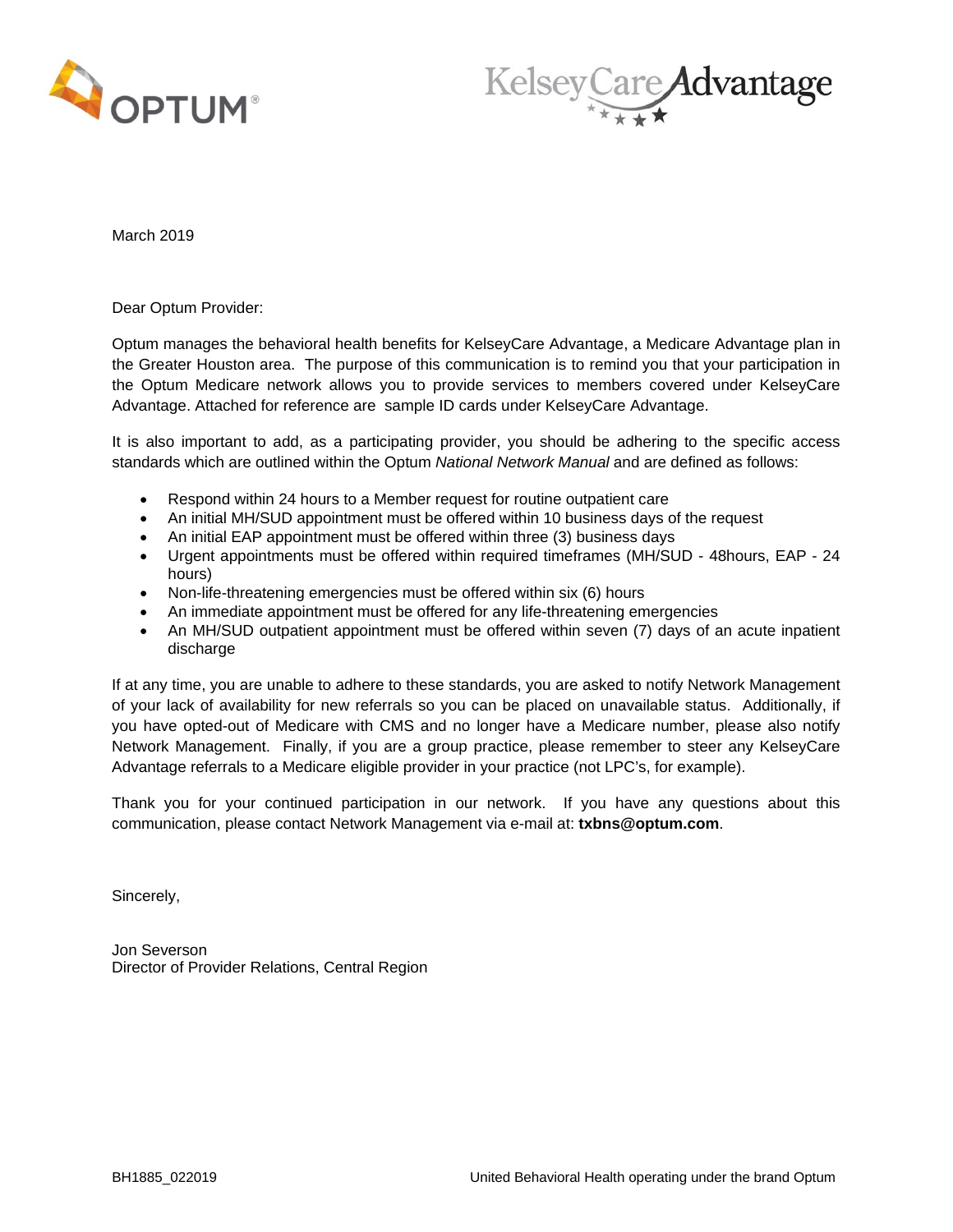



Submit Medical Claims to:

Submit Mental Health &

Substance Abuse Claims to:

P.O. Box 30757<br>Salt Lake City, UT 84130-0757

P.O. Box 841649<br>Pearland, TX 77584

P.O. Box 30757

**UBH** 

# **KelseyCare Advantage**

### **Sample ID Cards**

### City of Houston



Medicare Advantage Plan **Name** JOHN Q 811 PREF/COH/ **ID Number - 123450000** 

Issuer (80840) 9210567898

ER \$50, Urgent Care \$50

Policy # H0332

PCP \$0, Spec \$15



Sample

H0332 <811> COHPREFID18

Preferred

Member Services: 1-866-535-8405<br>1-866-302-9336 TTY/TDD

Prescription Benefit provided by<br>Optum RX: 1-866-589-5222

VSP Member Services:

1-800-877-7195

UBH Mental Health: 1-800-817-4808

UM/Medical Authorization: 1-888-684-5283

www.kelseycareadvantage.com/coh

## Coastal Water Authority

| <b>KelseyCare</b> Advantage<br>Preferred Rx | Member Services: 1-866-534-0554<br>1-866-302-9336 TTY/TDD                                            | Submit Medical Claims to:<br>P.O. Box 841649                   |
|---------------------------------------------|------------------------------------------------------------------------------------------------------|----------------------------------------------------------------|
|                                             | Prescription Benefit provided by                                                                     | Pearland, TX 77584                                             |
|                                             | Optum RX: 1-866-589-5222                                                                             |                                                                |
|                                             |                                                                                                      | Submit Mental Health &                                         |
|                                             |                                                                                                      | Substance Abuse Claims to:<br><b>UBH</b>                       |
|                                             |                                                                                                      | P.O. Box 30757                                                 |
|                                             | UBH Mental Health: 1-800-817-4808                                                                    | Salt Lake City, UT 84130-075                                   |
|                                             | <b>UMMedical Authorization:</b>                                                                      |                                                                |
|                                             |                                                                                                      |                                                                |
| H0332<810> CWAPRRX18                        | www.kelseycareadvantage.com/cwa                                                                      |                                                                |
|                                             | <b>HMO</b><br>RxBin: 015789<br>RxPCN: 05900000<br>RXID: 123450000<br>Medicare <sub>R</sub><br>Sample | <b>VSP Member Services</b><br>1-800-877-7195<br>1-888-684-5283 |

# Episcopal Diocese of Houston

| Kelsey Care Advantage     | Preferred Rx+Choice     | Member Services: 1-866-534-0554<br>1-866-302-9336 TTY/TDD | Submit Medical Claims to:     |
|---------------------------|-------------------------|-----------------------------------------------------------|-------------------------------|
| Medicare Advantage Plan   | <b>HMOPOS</b>           |                                                           | P.O. Box 841649               |
|                           |                         | Prescription Benefit provided by                          | Pearland, TX 77584            |
| Name                      | RxBin: 015789           | Optum RX: 1-866-589-5222                                  |                               |
| JOHN Q 810PRCH/EPDI/      | RxPCN: 05900000         |                                                           | Submit Mental Health &        |
|                           |                         | VSP Member Services:                                      | Substance Abuse Claims to:    |
| ID Number-123450000       | RXID: 123450000         | 1-800-877-7195                                            | <b>UBH</b>                    |
| Issuer (80840) 9210567898 |                         |                                                           | P.O. Box 30757                |
|                           |                         | UBH Mental Health: 1-800-817-4808                         | Salt Lake City, UT 84130-0757 |
| Policy # H0332            | Medicare <sub>R</sub>   |                                                           |                               |
|                           |                         | <b>UMMedical Authorization:</b>                           |                               |
| PCP \$0, Specialist \$15  |                         | 1-888-684-5283                                            |                               |
| ER \$50, Urgent Care \$50 |                         |                                                           |                               |
|                           | H0332<810> EPDIPRCHID18 | www.kelseycareadvantage.com/diocese                       |                               |

## Employee Retirement System of Texas (ERS)

| Kelsey Care Advantage     |                                                | Member Services: 1-877-853-9075   |                                              |
|---------------------------|------------------------------------------------|-----------------------------------|----------------------------------------------|
|                           |                                                | 1-866-302-9336 TTY/TDD            | Submit Medical Claims to:<br>P.O. Box 841649 |
| Medicare Advantage Plan   | <b>HMO</b>                                     | Part B drugs provided by          | Pearland, TX 77584                           |
| <b>Name</b>               | RxBin: 015789                                  | Optum RX: 1-866-589-5222          | Submit Mental Health &                       |
| JOHN Q 806HMO/ERS/        | RxPCN: 05900001                                | <b>VSP Member Services:</b>       | Substance Abuse Claims to:                   |
| 123450000<br>ID Number-   | (Part B coverage only)                         | 1.800-877-7195                    | UBH<br>P.O. Box 30757                        |
| Issuer (80840) 9210567898 |                                                | UBH Mental Health: 1-800-817-4808 | Salt Lake City, UT 84130-0757                |
| Policy # H0332            |                                                | <b>UMMedical Authorization:</b>   | After Hours Nurse Line:                      |
| PCP \$0, Spec \$0         | EMPLOYEES RETIREMENT<br><b>SYSTEM OF TEXAS</b> | 1-888-684-5283                    | 1-713-442-0000                               |
| ER \$0, Urgent Care \$0   | H0332 <806> ERSMOID18                          | www.kelseycareadvantage.com/ers   |                                              |

BH1885\_022019 United Behavioral Health operating under the brand Optum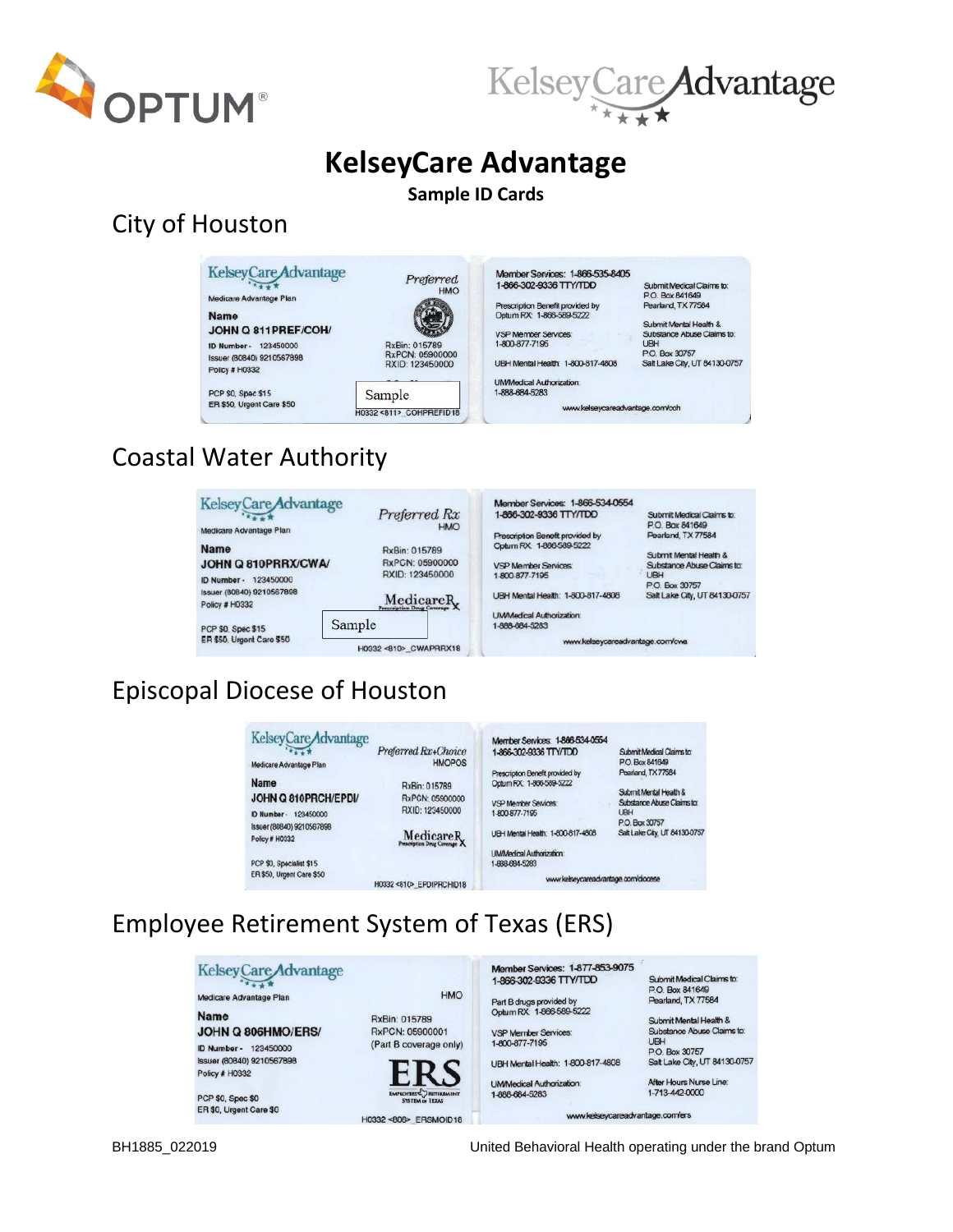### Metropolitan Transit Authority (Metro)

### *Preferred*

| <b>KelseyCare</b> Advantage<br>Medicare Advantage Plan                             | Preferred<br><b>HMO</b>                             | Member Services: 1-866-534-0554<br>1-866-302-9336 TTY/TDD                                   | Submit Medical Claims to:<br>P.O. Box 841649                               |
|------------------------------------------------------------------------------------|-----------------------------------------------------|---------------------------------------------------------------------------------------------|----------------------------------------------------------------------------|
| <b>Name</b><br>JOHN Q 807PREF/METRO/                                               | RxBin: 015789<br>RxPCN: 05900000<br>RXID: 123450000 | Prescription Benefit provided by<br>Optum RX: 1-866-589-5222<br><b>VSP Member Services:</b> | Pearland, TX 77584<br>Submit Mental Health &<br>Substance Abuse Claims to: |
| 123450000<br>ID Number -<br>Issuer (80840) 9210567898<br>Policy # H0332<br>Sample  | Medicare <sub>R</sub>                               | 1-800-877-7195<br>UBH Mental Health: 1-800-817-4808<br>UMMedical Authorization:             | <b>UBH</b><br>P.O. Box 30757<br>Salt Lake City, UT 84130-0757              |
| PCP \$0, Specialist \$15<br>ER \$50, Urgent Care \$50<br>H0332 <807> METROPREFID18 |                                                     | 1-888-684-5283<br>www.kelseycareadvantage.com/metro                                         |                                                                            |

#### *Preferred + Choice*



#### *Preferred Rx*



### Transport Workers Union (TWU) Health & Welfare Trust (HWT)

| <b>KelseyCare</b> Advantage<br>Medicare Advantage Plan                                      |        | Preferred Rx<br><b>HMO</b>                                      | Member Services: 1-866-534-0554<br>1-866-302-9336 TTY/TDD                                                                                          | Submit Medical Claims to:<br>P.O. Box 841649                                                                                                |
|---------------------------------------------------------------------------------------------|--------|-----------------------------------------------------------------|----------------------------------------------------------------------------------------------------------------------------------------------------|---------------------------------------------------------------------------------------------------------------------------------------------|
| <b>Name</b><br>JOHN Q 810PRRX/TWU/<br>123450000<br>ID Number -<br>Issuer (80840) 9210567898 |        | $7 - 10$<br>RxBin: 015789<br>RxPCN: 05900000<br>RXID: 123450000 | Prescription Benefit provided by<br>Optum RX: 1-866-589-5222<br><b>VSP Member Services:</b><br>1-800-877-7195<br>UBH Mental Health: 1-800-817-4808 | Pearland, TX 77584<br>Submit Mental Health &<br>Substance Abuse Claims to:<br><b>UBH</b><br>P.O. Box 30757<br>Salt Lake City, UT 84130-0757 |
| Policy # H0332<br>\$5 PCP, \$5 Spec                                                         | Sample | MedicareR                                                       | <b>UMMedical Authorization:</b><br>1-888-684-5283                                                                                                  |                                                                                                                                             |
| ER \$50, Urgent Care \$5                                                                    |        | H0332 <810> TWUID19                                             | www.kelseycareadvantage.com/twu                                                                                                                    |                                                                                                                                             |